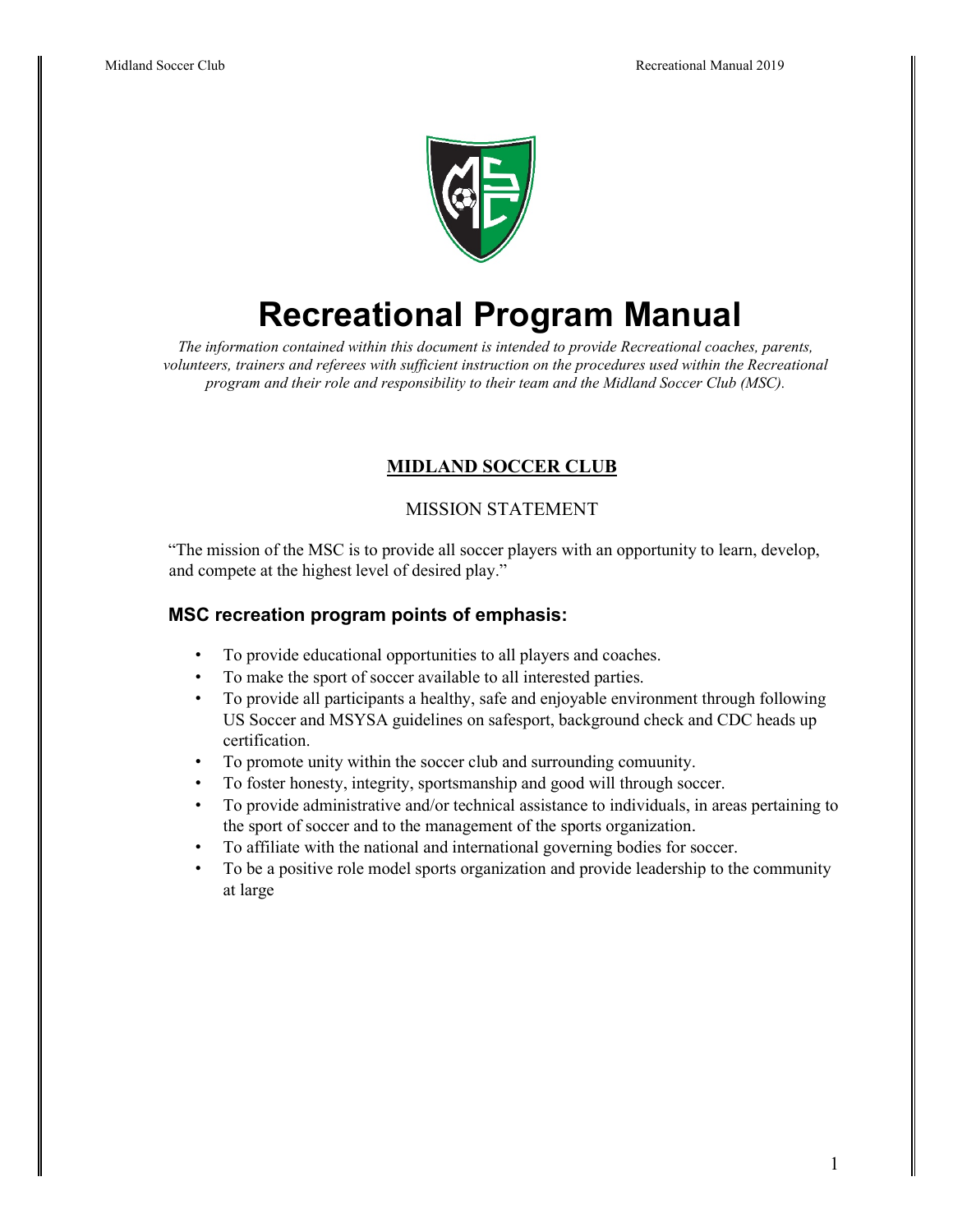|                |   | <b>Table of Contents</b>                                                                                                                                                                                                    |
|----------------|---|-----------------------------------------------------------------------------------------------------------------------------------------------------------------------------------------------------------------------------|
| <b>ARTICLE</b> | 1 | <b>Team Formation</b><br>1.1 Divisions<br>1.2 Eligibility<br>1.3 Team Roster<br>1.4 Playing Up<br>1.5 Playing Down<br>1.6 Recreation League Formation                                                                       |
| <b>ARTICLE</b> | 2 | <b>Coaching Criteria</b><br>2.1 Coaching Candidates<br>2.2 Coaching License Requirements<br>2.3 Risk Management<br>2.4 First Aid                                                                                            |
| <b>ARTICLE</b> | 3 | <b>Head Coach Responsibilities</b><br>3.1 Time Involvement<br>3.2 Team Coaching Staff<br>3.3 Referee fees<br>3.4 Game Report<br>3.5 Rules of Play<br>3.6 Minimum Playing Time                                               |
| <b>ARTICLE</b> | 4 | <b>Team Training</b><br>4.1 Training<br>4.2 Training Focus for U4-U10<br>4.3 Training Focus for U11-U12<br>4.4 Training Focus for U13-U14<br>4.5 Training Focus for U15-U19<br>4.6 Training Support & Resources for Coaches |
| <b>ARTICLE</b> | 5 | <b>Coaches Meeting</b>                                                                                                                                                                                                      |
| <b>ARTICLE</b> | 6 | <b>Team Practices</b><br>6.1 Practice Schedule<br>6.2 Participants<br>6.3 Off-season Practices & Games                                                                                                                      |
| <b>ARTICLE</b> | 7 | <b>MSC Facilities</b><br>7.1 MSC Fields<br>7.2 Safety<br>7.3 Inclement Weather<br>7.4 Scrimmages                                                                                                                            |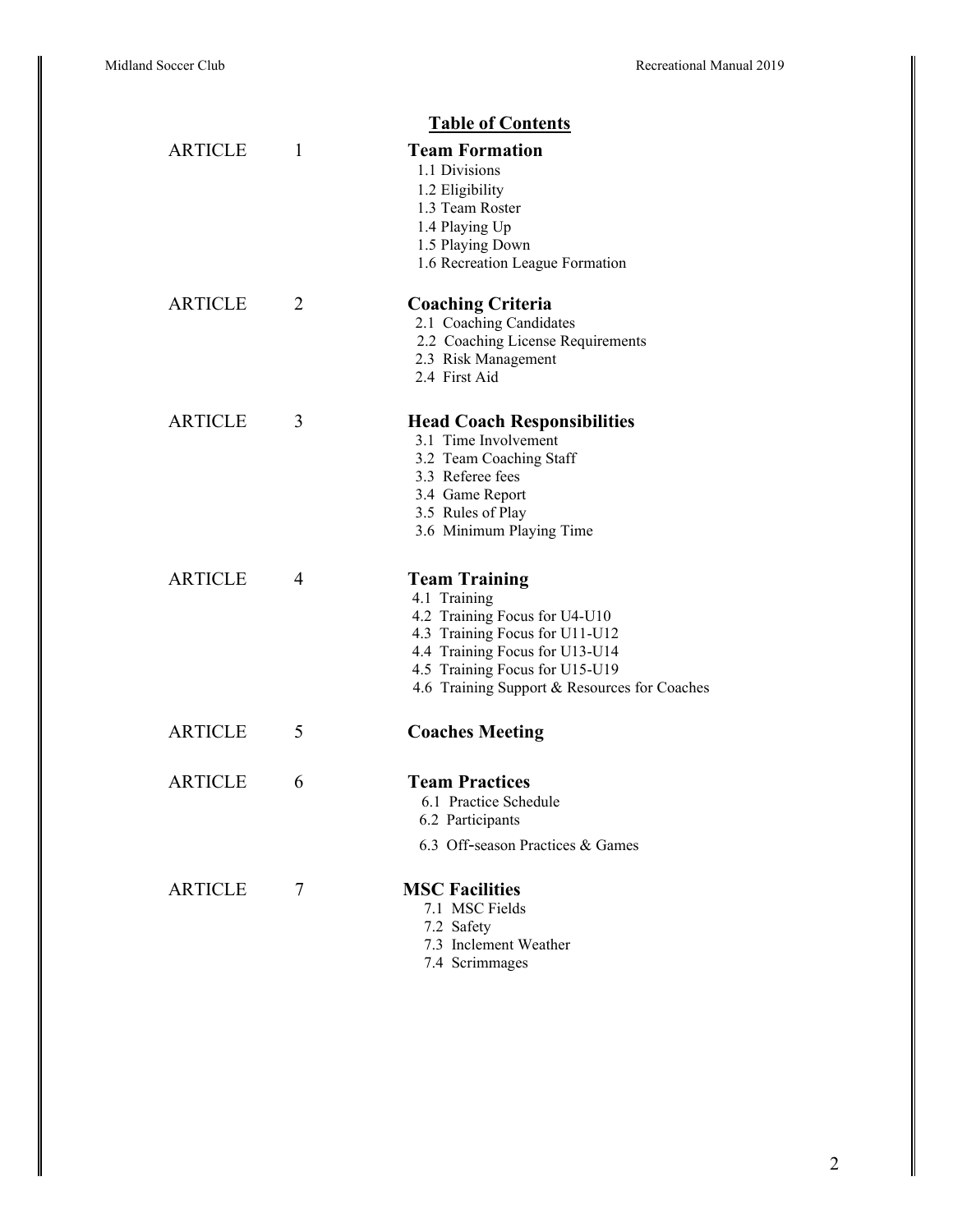| <b>ARTICLE</b> | 8 | Equipment                                 |
|----------------|---|-------------------------------------------|
|                |   | 8.1 Uniforms/Apparel                      |
|                |   | 8.2 Appearance                            |
|                |   | 8.3 Safety                                |
|                |   | 8.4 Team equipment                        |
|                |   | 8.5 Field equipment                       |
| <b>ARTICLE</b> | 9 | <b>Special Provisions</b>                 |
|                |   | 9.1 Coaches Liability                     |
|                |   | 9.2 Modifications                         |
|                |   | 9.3 Governance                            |
|                |   | 9.4 Red and Yellow Card Discipline        |
| Appendices     |   | 1. General MSC Recreational Playing Rules |
|                |   | Major Fouls and Minor Fouls<br>٠          |
|                |   | 2. Age Group Playing Rules                |
|                |   | 3. Field Dimensions                       |
|                |   | 4. Game Report Sheet                      |
|                |   |                                           |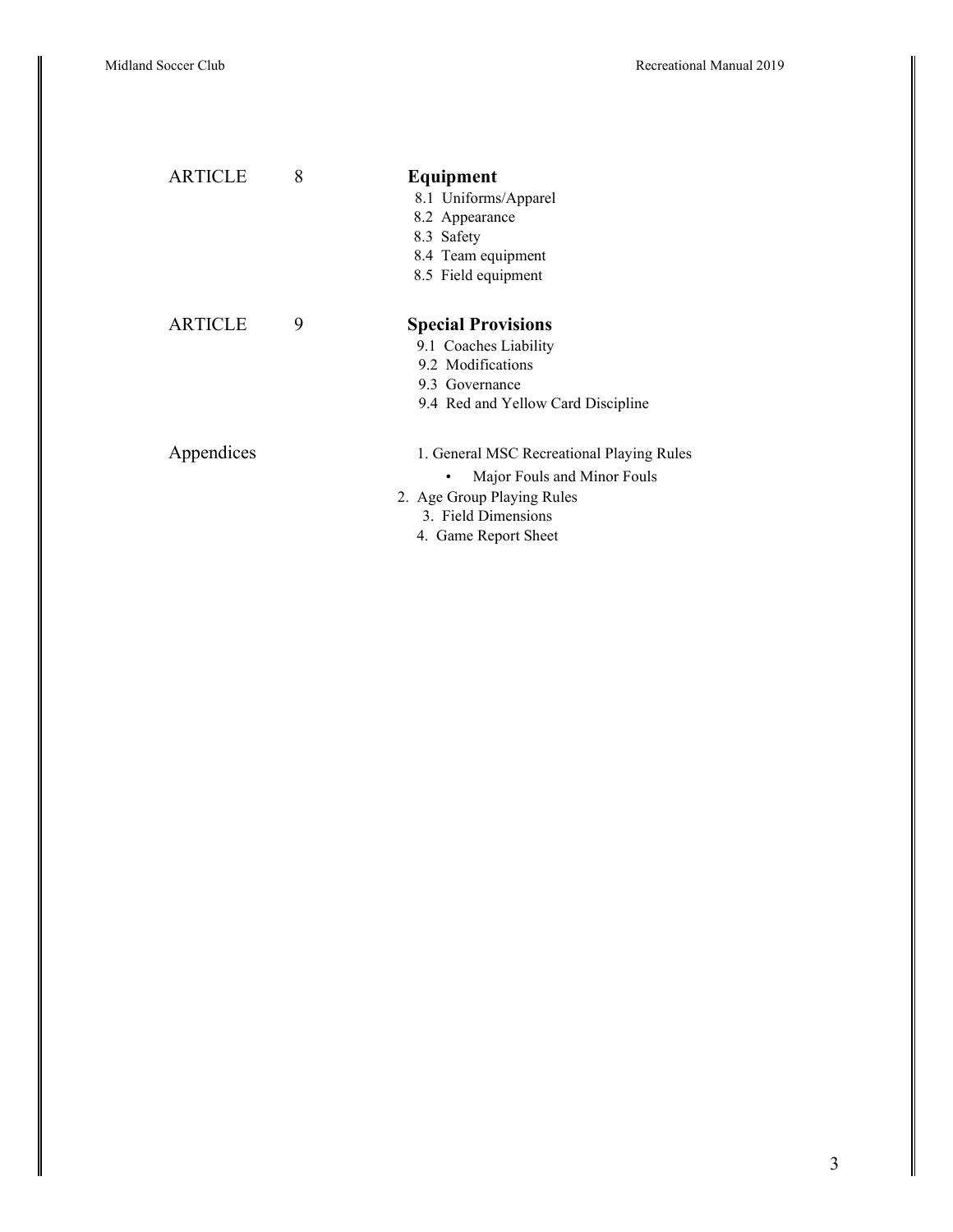## **Article 1. Team Formation**

**Recreational Age Group Coordinators** will form all teams in a division. Recreational Age Group Coordinators (AGCs) will be selected by the Director of Recreational Soccer. These Coordinators will work with the Director of Recreation and/or Technical Director, will place all registered AND PAID players on teams.

Teams will be selected on the basis of **age first** and **geographic area second** (usually an elementary school district or adjoining districts). The AGCs responsible for recreational team selection will meet requests concerning these issues to the best of their ability.

- Members of a family playing in the same age bracket will be placed on the same team unless otherwise requested.
- Special placement requests are optional, at the discretion of the AGC. The AGC will honor requests, where possible, that are consistent with the mission of the Midland Soccer Club.

#### **1.1 Divisions**

Divisions shall be established for the following age brackets. (Age brackets may be combined if there are an insufficient number of players to form teams in a given group.)

| <b>Boys</b>       | Co-ed | <b>Girls</b> |
|-------------------|-------|--------------|
| U6                | U4    | U6           |
| U7                | U5    | U7           |
| U8                | U14   | U8           |
| $_{\mathrm{U10}}$ | U19   | ${\rm U10}$  |
| U12               |       | U12          |

Up until the age of six, boys and girls will play together. After the age of six, separate age divisions will be made for boys and girls. The Director of Recreation and Technical Director, will present to the board, any concerns on matters where equal playing opportunities are in question.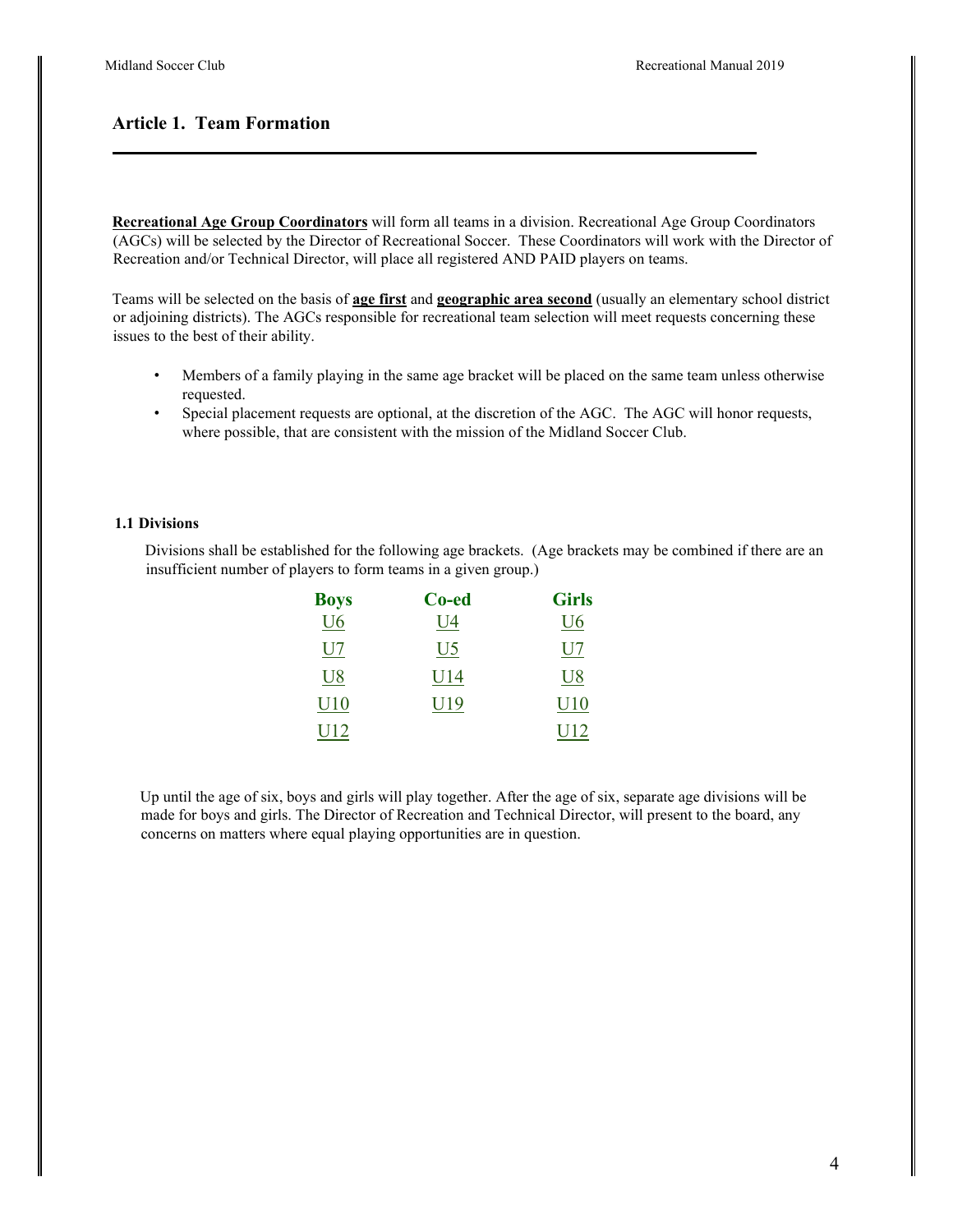#### **1.2 Team Roster**

Each coach will be assigned an appropriate number of players. (See below for recommended MSC Team sizes.)

| Group                                      | Under | Jnder | Under<br>o | Under | Under<br>8 | Under<br>10 | Under<br>12 | Under<br>14 | Under<br>19 |
|--------------------------------------------|-------|-------|------------|-------|------------|-------------|-------------|-------------|-------------|
| Number of Players per<br>Team Roster       | 8     | 8     | 8          | 8     | 10         | 12          | 16          | 18          | 18          |
| Number of Players per<br>Team on the Field | 4     |       |            | 4     |            |             |             |             |             |
| Ball size                                  |       |       |            |       |            |             |             |             |             |
| Recorded Score                             | No    | No    | No         | No    | No         | No          | Yes         | Yes         | Yes         |

#### **1.3 Eligibility**

- Participants will play in the age bracket corresponding to their age as of January  $1^{\text{st}}$ .
- Participants are NOT eligible to play recreation if they play for another club without consent from the club Technical Director.

#### **1.4 Playing Up**

Players are allowed to play in an age group up to 2 birth years above the one designated by their birth date. Play up requests are submitted in the registration process. High school aged players may play in a high school open league.

#### **1.5 Playing Down**

**Per Michigan State Youth Soccer Association (MSYSA) and US Youth soccer guidelines,** the MSC does not permit players to participate in an age group lower than that designated by their birth date.

#### **Final decisions on player placement will be at the discretion of the Technical Director and Director of Recreation**.

#### **1.6 Recreational League Formation**

**League Size** Leagues shall consist of an even number of teams (when possible) and contain a reasonable number of players for each coach to work with. (Recommendation of no fewer than four teams per age group).

A game schedule of 8 games per season is recommended for leagues. Schedules are to be finalize by the Director Recreation in consultation with the Technical Director and Recreational committee as needed

**Standings** For U12/U14/U19, standings will be compiled based on play within each individual league. Three points will be awarded for a win, one for a tie and zero for a loss. The league champions are the team which has compiled the highest number of points at the end of the season. In the event of ties, those teams will be declared cochampions. **Goal differential is NOT used as a tie breake**r. Forfeits count as a 3-0 loss for the team which has forfieted in the standings.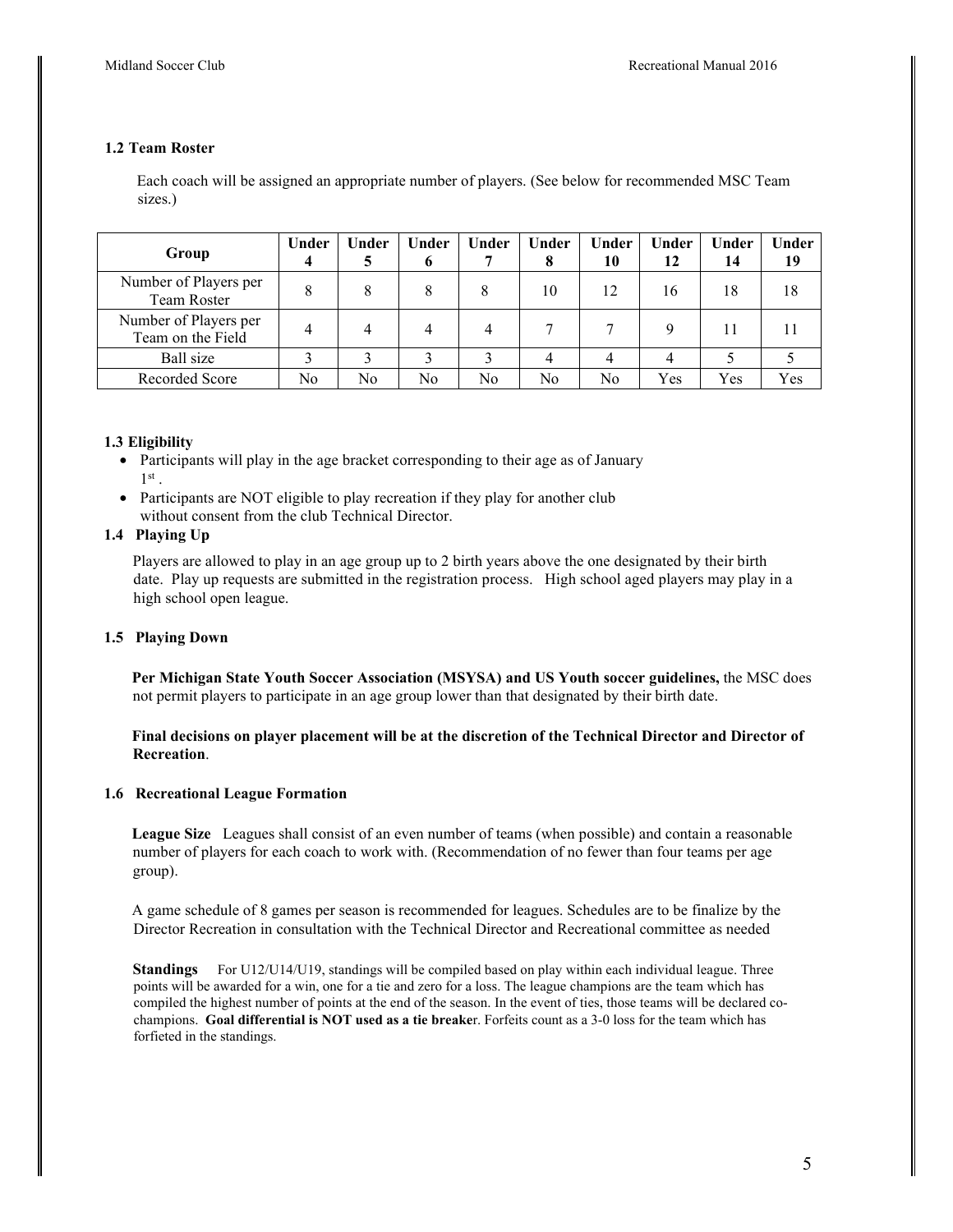## **Article 2. Coaching Criteria**

#### **2.1 Coaching Candidates**

The MSC encourages all interested adults to participate in coaching in the Recreational Soccer program. Parents may indicate an interest in volunteering as a coach while completing the registration process for their children. Other qualified adults may volunteer to coach a Recreational Team by registering online at he MSC website or contacting the Technical Director. It is not essential for any applicant who wishes to coach in the Recreational league to carry a qualification in soccer coaching. Coaches must complete the following through the club Technical Director- SEE 2.3

- Pass a background Check
- Complete Safesport Training
- Complete CDC Heads up training

#### **2.2 Coaching License Requirements**

No minimum requirement. However, recreational coaches may wish to pursue a coaching license to advance their coaching abilities. Educational coaches meetings will be held by the Technical Director during each recreational season.

#### **2.3 Risk Management**

The MSC, on behalf of the MSYSA, requires the Risk Management certification for all persons over the age of 18 that will directly work with youth players (e.g. head coach, assistant coach, team manager and trainers). The purpose of the Risk Management certification is to determine whether an individual has been convicted of crimes against children. The Risk Management card must be presented to the MSC Director of Recreational Soccer upon request. Safesport training must also be completed before coaching as well as CDC Heads-Up concussion training.

#### **2.4 First Aid**

Although not compulsory, it is recommended that all coaches maintain an active certification for First Aid.

#### **Article 3. Head Coach Responsibilities**

#### **3.1 Time Involvement**

Coaching a recreational soccer team requires commitment. Typically, during the season, the head coach will spend 1-2 hours per week in practice, 2-4 hours in games and 2 hours in general administration.

#### **3.2 Team Coaching Staff**

It is recommended that each recreational Head Coach select an Assistant Coach to help with coaching duties. The acting Head Coach can choose, if he/she wishes, to work alone. However, in the event that a coach has more than one assigned team, it then becomes compulsory that an assistant coach be selected to share responsibility.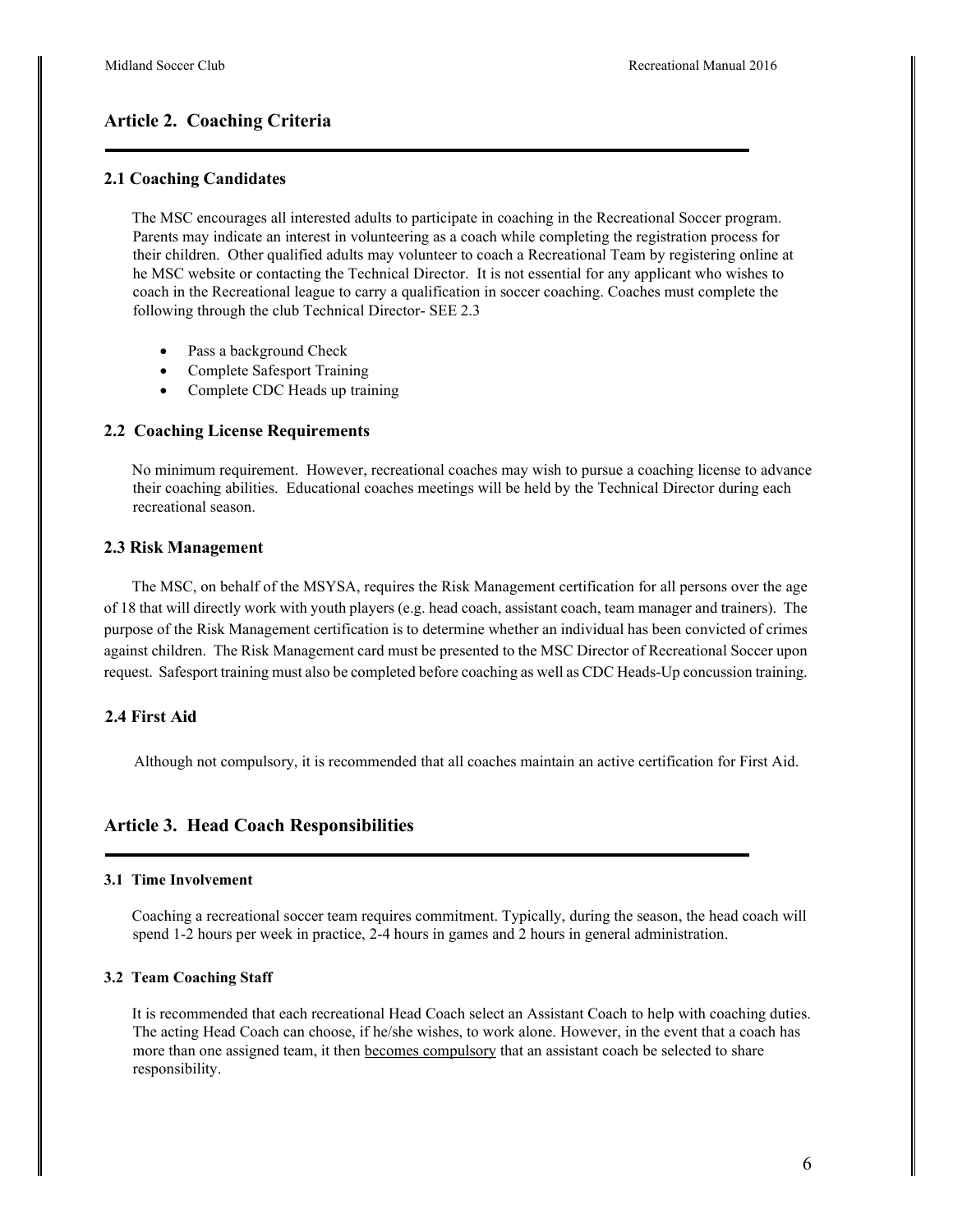**Duties of an Assistant Coach** - It is recommended that the head coach outline specific duties for the assistant coach, mutually agreed upon by both individuals. The assistant coach will have responsibility for helping the head coach with games, practice situations, and administrative tasks.

**3.3 Referee Fees** Referee fees are included in the player registration fees for the season.

#### **3.4 Game Report**

For the U8 and higher age groups, the team staff (coach or assistant coach) is required to provide the center referee with a recreational game report sheet, complete with team information, prior to each game. Where required, the center referee is responsible for reporting scores in the game report. For age groups where scores are recorded, the team staff member is responsible for ensuring the proper game score has been recorded. A team staff member is responsible for reviewing and signing the game report sheet following each game. Game sheets and rules can be found on our website.

#### **3.5 Rules of Play**

The Head Coach is responsible for knowing the "Laws of the Game" established by the MSC as the Recreational Playing Rules. These rules vary by age group. The rules of play for each of the age groups are included in the Appendix & are posted at the MSC website.

#### **3.6 Minimum Playing Time**

Coaches are responsible for ensuring that players are receiving an **equal** percentage of game time. The purpose of this requirement is to ensure that all players have the opportunity to develop their skills equally. Each player shall be permitted to play at least half of each game.

## **Article 4. Team Training**

#### **4.1 Training**

The Head Coach will provide technical and tactical training for the team - developing and improving fundamental skills, ball control and knowledge of the game. Training plans my found on the MSC website.

#### **4.2 Training Focus for 4v4 games (U4-7)**

See website- MSC Curriculum

#### **4.3 Training Focus for 9v9 games (U8-10)**

See website- MSC Curriculum

#### **4.4 Training Focus for 11v11 games (U13-14)**

See website- MSC Curriculum

#### **4.5 Training Focus for 11v11 games for (U15-19)**

See website- MSC Curriculum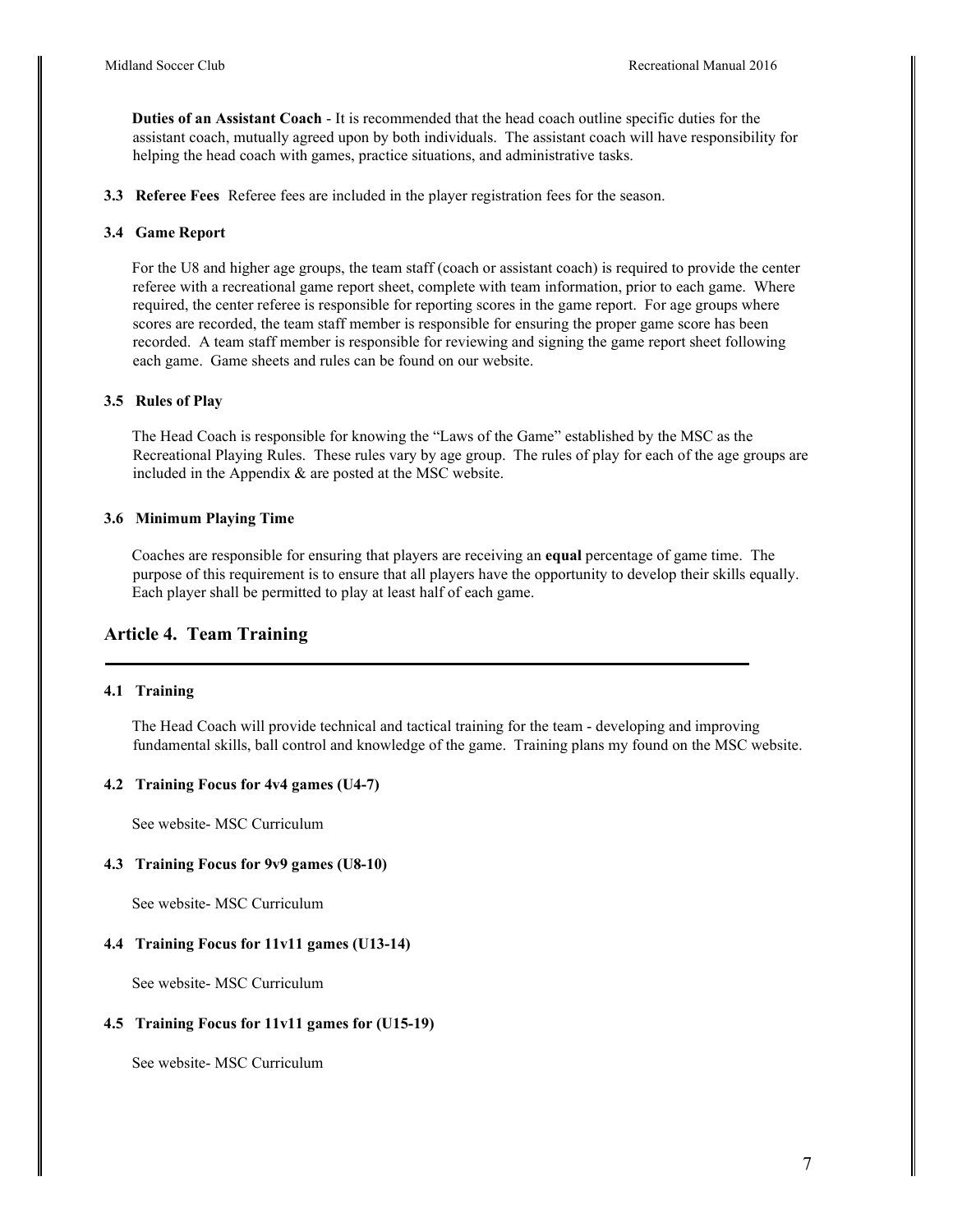## **4.6 Training Support & Resources for Coaches**

Coaching support for player training / development is provided by the MSC Technical Director. Numerous resources have been put onto our website. For more information, please contact the Technical Director..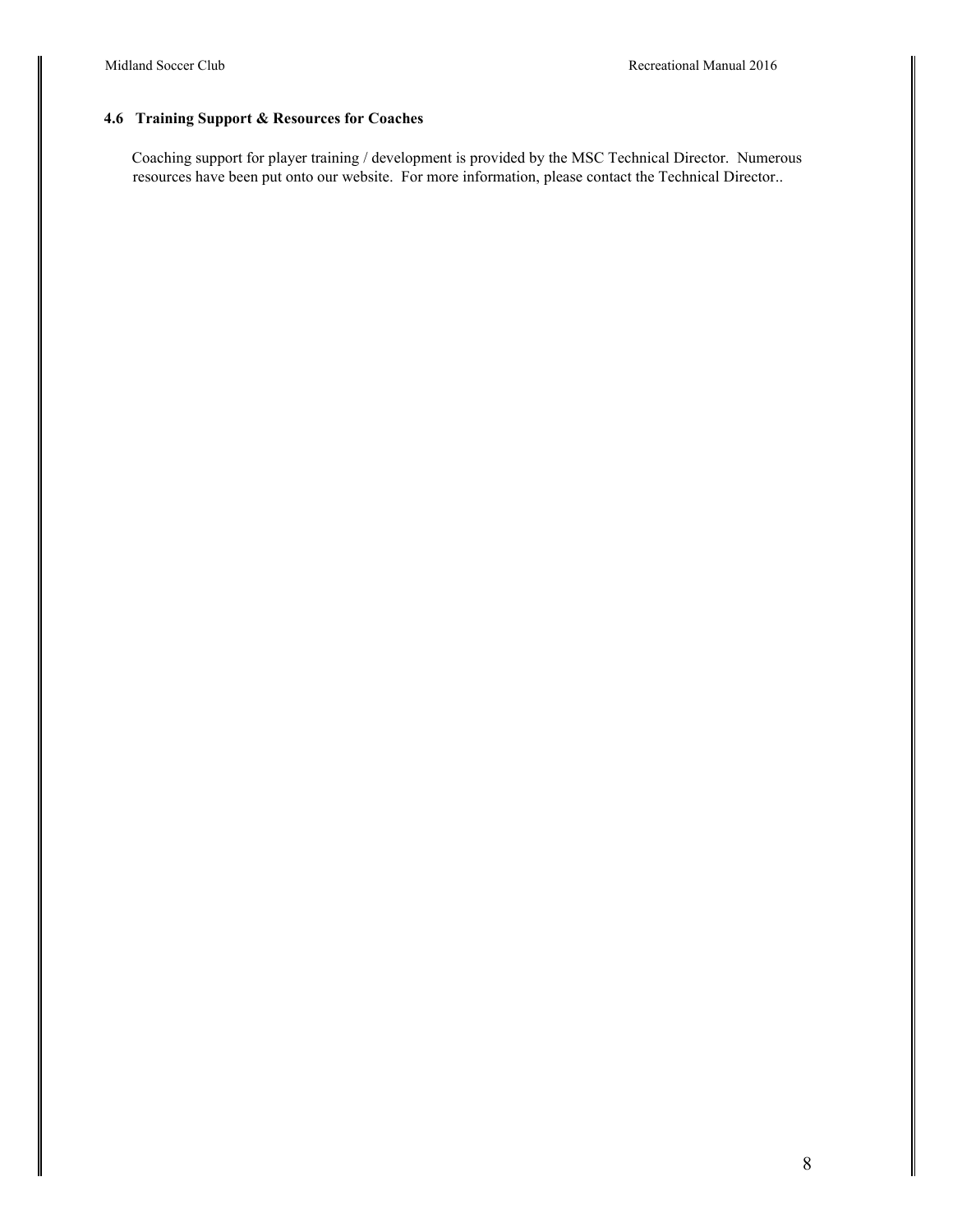## **Article 5. Coaches Meeting**

MSC **requires** all head coaches to be in attendance at the coaches meetings. A coaches meeting is held prior to the start of each Spring and Fall session. The Director of Recreational Soccer will address the coaches to present information related to the season and program expectations of coaches, players, and parents.

## **Article 6. Team Practices**

#### **6.1 Practice Schedule**

Practice schedules are the responsibility of the head coach. At the coaches meeting, each coach may sign up for 1- 1hour session on the game fields at MSC. The West end practice end is also available for practices on a first come, first serve basis.

**6.2 Participants** Under no circumstances shall a youth player who is not registered as a MSC player for the

current season practice or play.

From time to time, a Recreational player may participate in a Select practice or training session with the approval of the Head Coach of the Select team. Continual participation by a Recreational player in a Select practice or training session is not permitted without the approval of the Director of Select and Director of Recreational Soccer.

#### **6.3 Off Season Practices or Games**

Player and coach participation in indoor soccer leagues is not covered by MSYSA medical or liability insurance. MSC and MSYSA insurance policy will only cover a player's injury during the MSC playing spring and fall playing seasons.

## **Article 7. MSC Facilities**

**7.1 MSC Fields** MSC fields are open to all MSC Recreation and Select teams.

#### **Practice Fields**

- Practice fields are open on a "first come first serve" basis for practice sessions. Coaches shall cooperate with one another to share field space with other teams.
- Impromptu games occupying a fully marked field may only take place if no other coach and team needs any part of that space. Any planned games shall be organized through the MSC.
- Limit drills in goal areas whenever possible to reduce wear.

#### **Game Fields**

- MSC game fields are used by RESERVATION only.
- MSC game fields are open for play at discretion of the club.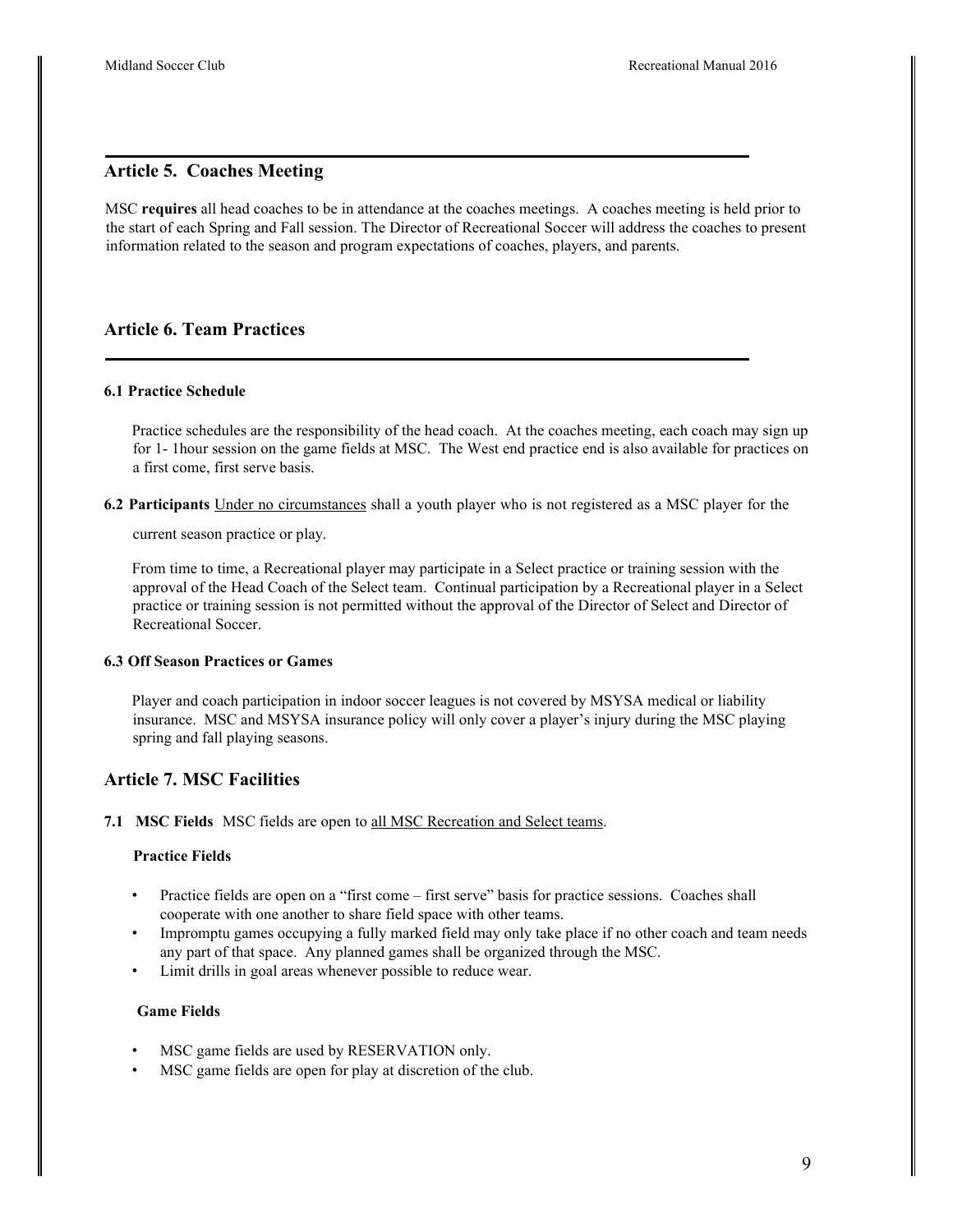Game fields may be scheduled for use by Recreational team practices at the discretion of the Club

#### **7.2 Safety**

Safety is paramount for all involved. Protective equipment is required for all players. Players are required to wear shin guards, covered by socks, during all practice sessions and games. Goals are not to be climbed on or swung from. Please be sure to secure the Culver goals with sand bags to prevent these from falling over.

#### **7.3 Inclement Weather**

Refer to the MSC Severe Weather Policy.

#### **7.4 Scrimmages**

Scrimmages during practice times between MSC teams may be held on MSC fields.

**No games or scrimmages may be held between one (1) MSC recreation team and another club (e.g. Saginaw, Bay City, etc.) or another clubs recreation team or a non-sanctioned MSYSA team at any time at any facility.**

#### **Article 8. Equipment**

#### **8.1 Uniforms/Apparel**

All teams must wear the MSC's official uniform package, which consists of the reversible green/white MSC recreational jersey. Players should not wear clothing articles on top of the uniform or alter it in any way by putting patches, names or markings on it. In inclement weather, warmer clothing may be worn underneath the uniform. The minimum player clothing requirement for games includes: MSC jersey, shorts or pants, shin guards, socks, and shoes.

#### **8.2 Appearance**

Players are representatives of Midland, the MSC, their team, as well as themselves. They should dress in an appropriate manner. This implies that they should tuck their shirts in and have their socks pulled over their shin guards.

#### **8.3 Safety**

The wearing of jewelry, including metal barrettes, is not permitted due to safety concerns. Players who wear a cast or other supporting equipment may be permitted to play as long as the cast or equipment is well padded and approved by the head referee before the start of the game. For all play, shin guards shall be completely covered with socks.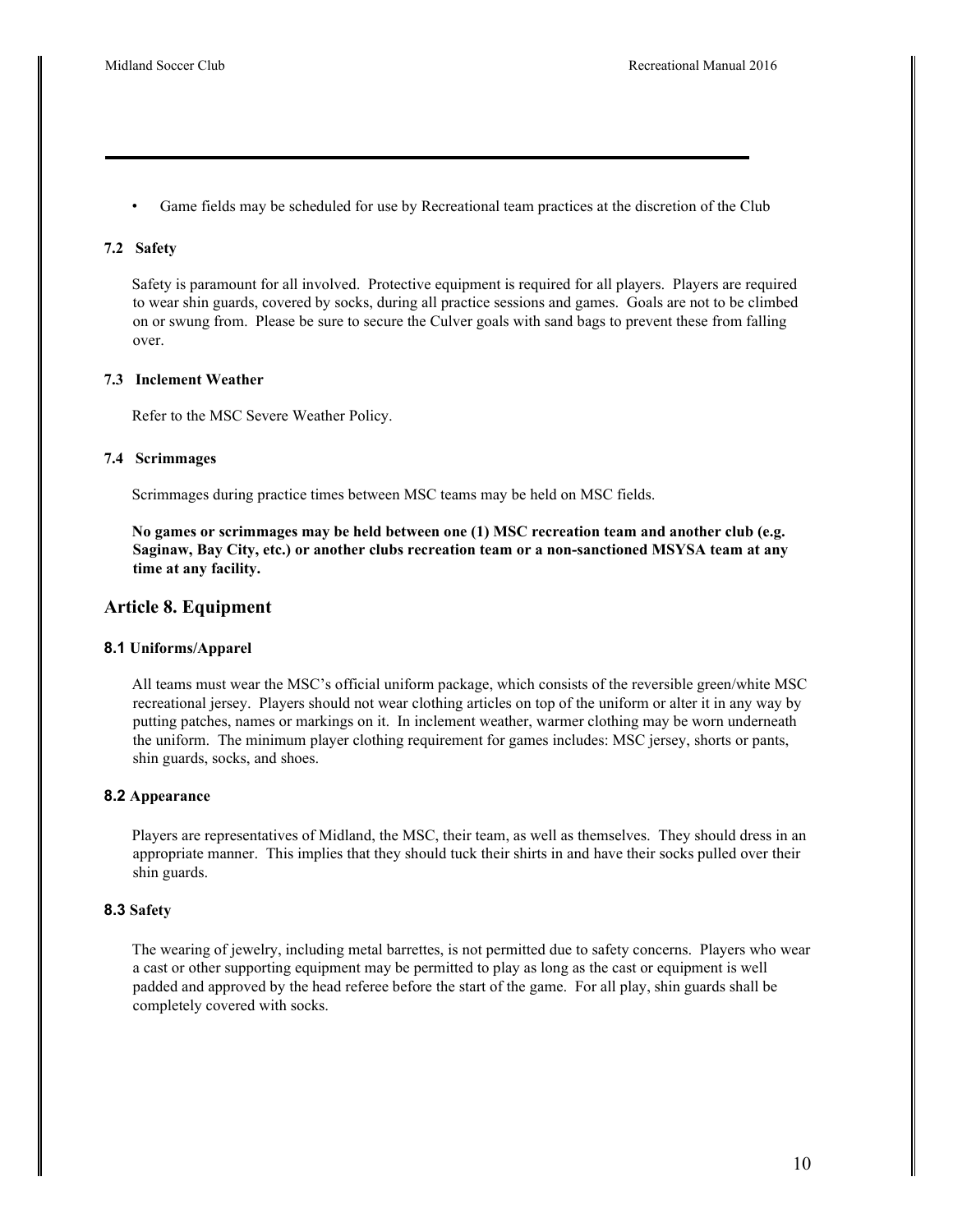## **8.4 Team Equipment**

Equipment will be provided to each coach at the beginning of the session. All equipment shall be returned at the end of each season.

### **8.5 Field Equipment**

Coaches or teams shall refrain from moving permanent equipment (e.g. goal posts, corner flags, etc) from their assigned positions.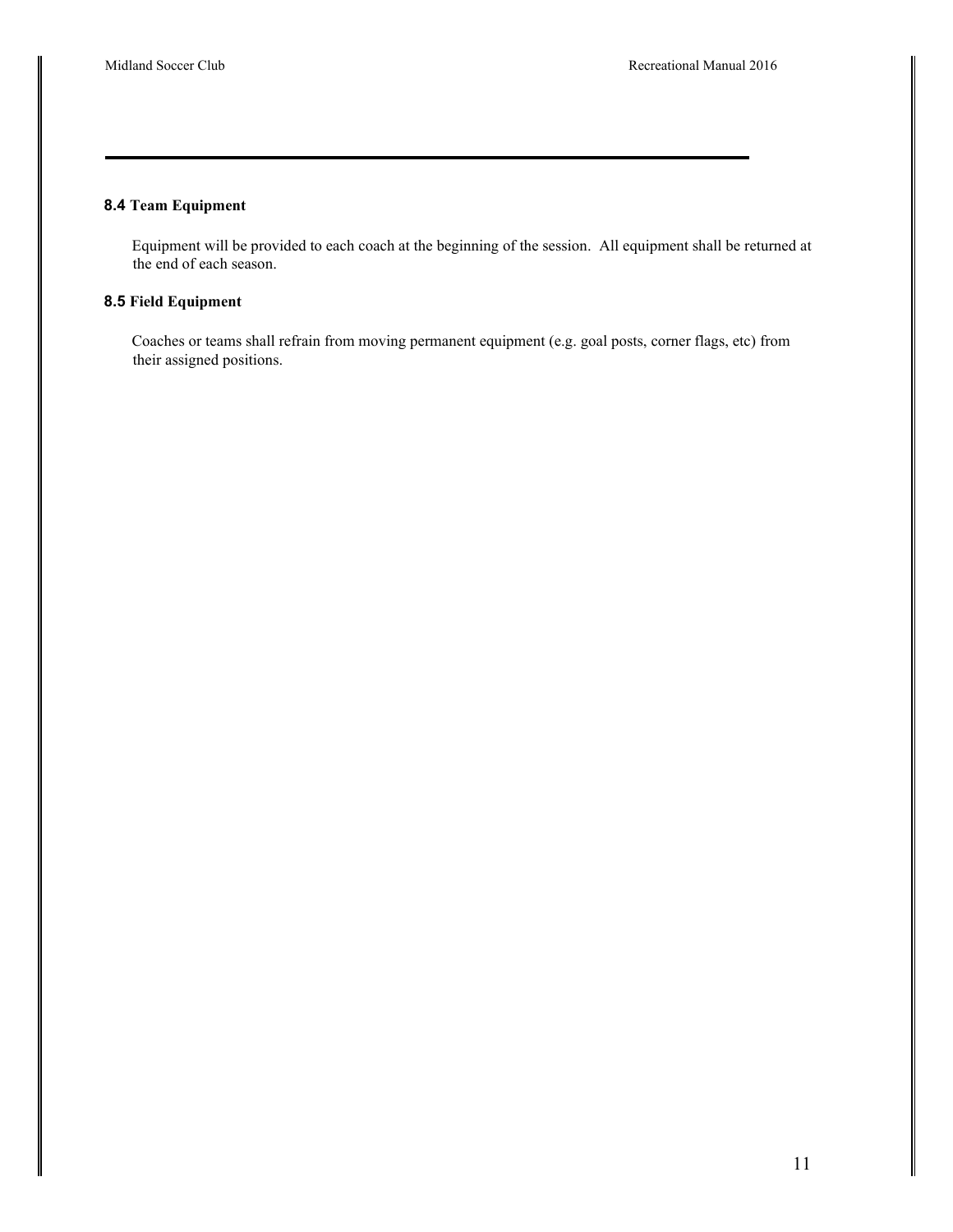## **Article 9. Special Provisions**

#### **9.1 Coaches' Liability**

Players, team officials and head coaches that are registered with the MSC are covered by MSYSA liability insurance for both practices and games. Coaches MAY NOT use any external guest trainers. All coaches and trainers MUST be registered with the MSC Technical Director.

#### **9.3 Governance**

In the event of conflict between the MSC By-Laws and this document, the MSC By-Laws shall govern.

#### **9.4 Red and Yellow Card Discipline**

When a red card ejection is issued, that player must exit the field areas for the duration of the game. If the player's parents are not at the game, the player should remain in the bench area under the Coach's supervision. All red cards will be referred to the MSC Recreation Director for review.

Cases brought to the attention of the MSC Recreation Director (through a referee's report or through other written communication) in which any player engages in violent conduct against other players, referees, spectators or any league official before, during or after a game, shall receive a minimum four game suspension. If a player commits a second similar offense within two seasonal years, he will appear before the MSC Recreation Review Board (Recreation Director, MSC President, and at least one other MSC Board Member) and could be suspended for at least 12 months.

Cases brought to the attention of the Recreation Director (through a referees report) in which a player is accused of inappropriate behavior above and beyond a card-able offense before, during or after a game will be subject for review.

Card-able offenses will be assigned as follows:

| Offense                                                         | Points |
|-----------------------------------------------------------------|--------|
| Yellow Card without Red Card in same game                       |        |
| Red Card without Yellow Card in same game                       | 6      |
| Yellow Card and ejection due to second Yellow Card in same game | 6      |
|                                                                 |        |

Stand-alone Red Card in same game where a Yellow card was issued 8

- When a player accumulates 6 points in a given season he will be suspended for the next scheduled recreation game.
- If a referee designates that a red card is issued for violent conduct or serious foul play, then a two consecutive game suspension is issued for that player.
- When a player receives 12 points in a given season he will be suspended for 4 consecutive games.
- If a player receives 16 or more points during a given season, he/she will be suspended for 12 months.
- At any point during the season, the MSC may suspend a player above and beyond the number of games outlined above.

\*Red card suspensions will be carried over to the future season(s).

\*Based on the offense and specific circumstances, different sanctions may be given.

\*Coaches are subject to the same rules described above.